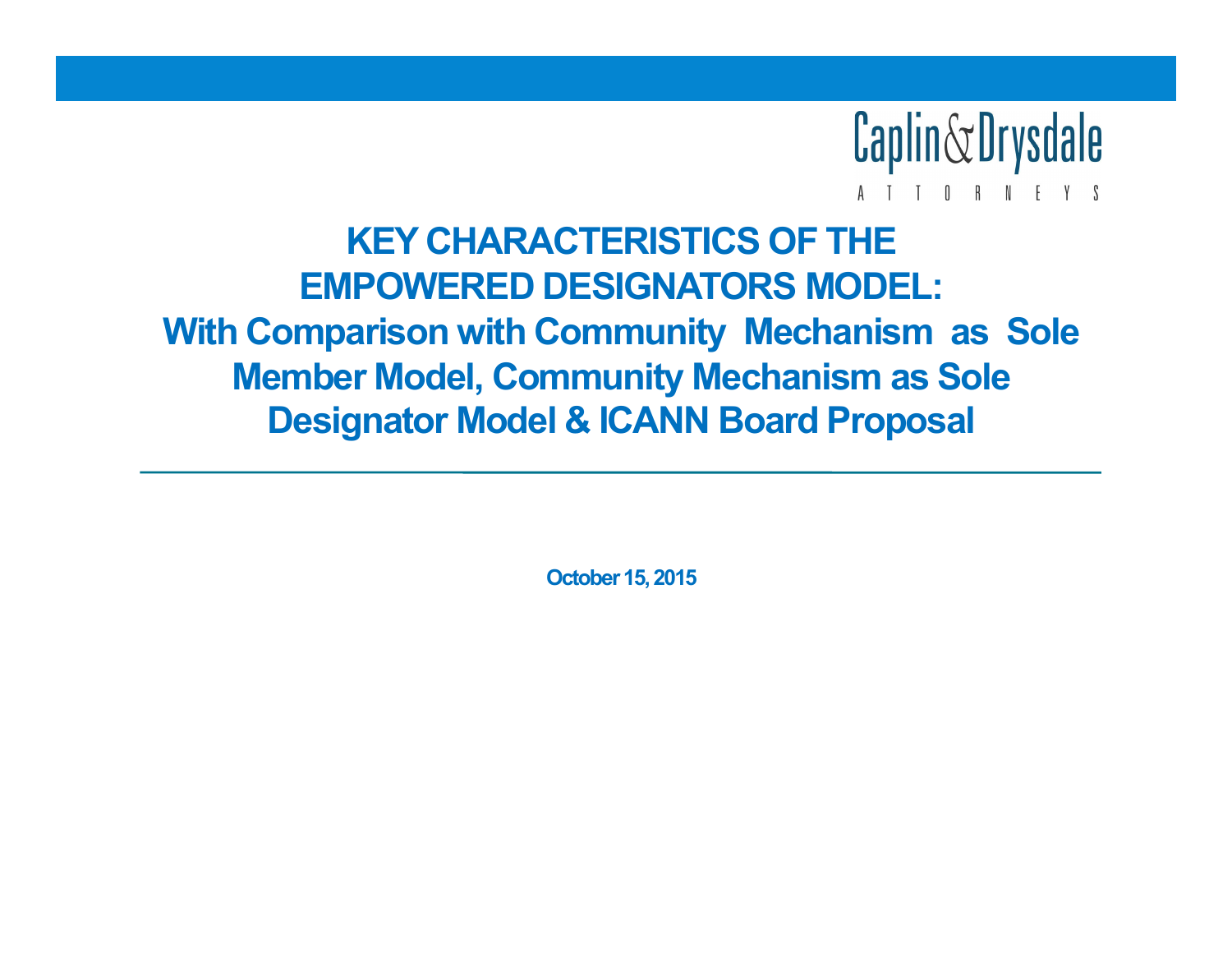#### **Critique of the Newly Proposed ICANN Governance Models**

#### *From the point of view of the Empowered Designator Model*

#### Summary:

- The Empowered Designator Model embodies a belief that ICANN's governance can be enhanced and the community best represented through corporate-law mechanisms readily available under the California statute.
- The Empowered Designator Model requires only very small amendments to ICANN's governing documents because, as is now generally accepted, ICANN is already operating under a designator model.
- The newly proposed models all rely on building wholly new structures—an unincorporated association of the SO/ACs for Community Mechanism proposals, or the MEM process for the Board proposal—each of which is untried and would add a layer of complexity to ICANN's governance.
- The virtues of the Empowered Designator Model are its simplicity, its continuity with ICANN's current structures, and its reliance on ordinary corporate-law, private-arbitration, or judicial processes for enforcement. Consequently, we have not critiqued the enhanced IRP or the MEM in detail, believing that the larger point is more telling, namely, that each of those more complex solutions is likely not the best solution.
- With regard to the question of the legal personality and standing, our approach has been to assume that each SO/AC/NomCom can either be considered an unincorporated association or, if it cannot meet the legal definition of a UA or does not want to be treated as a legal person for any purposes, then ICANN's governing documents could recognize one or more natural persons chosen by the body as its legal representatives.
- Given the difficulties of each model arising from the attempt to operate within the confines of the California Nonprofit Public Benefit Corporation Law, we recommend that consideration also by given to reincorporating ICANN under the law of a jurisdiction that would provide more flexibility in structuring a governance system that was less complicated but more responsive to ICANN's community than the status quo. Specifically, we recommend investigating reincorporation in Delaware, the District of Columbia, or Virginia, each of which possesses a different but very flexible nonprofit corporation law. This could also allow the Board to adopt bylaws which directly correspond with providing the community designators with all of the community powers.
- **Note**: Slides 9 through 12 include material prepared by Sidley & Austin and Adler Colvin. Caplin & Drysdale added what appears on those slides as the fifth column. All other slides were prepared by Caplin & Drysdale following the format used by Sidley/Adler in their "Key Characteristics Comparison" slides (Sept. 28, 2015).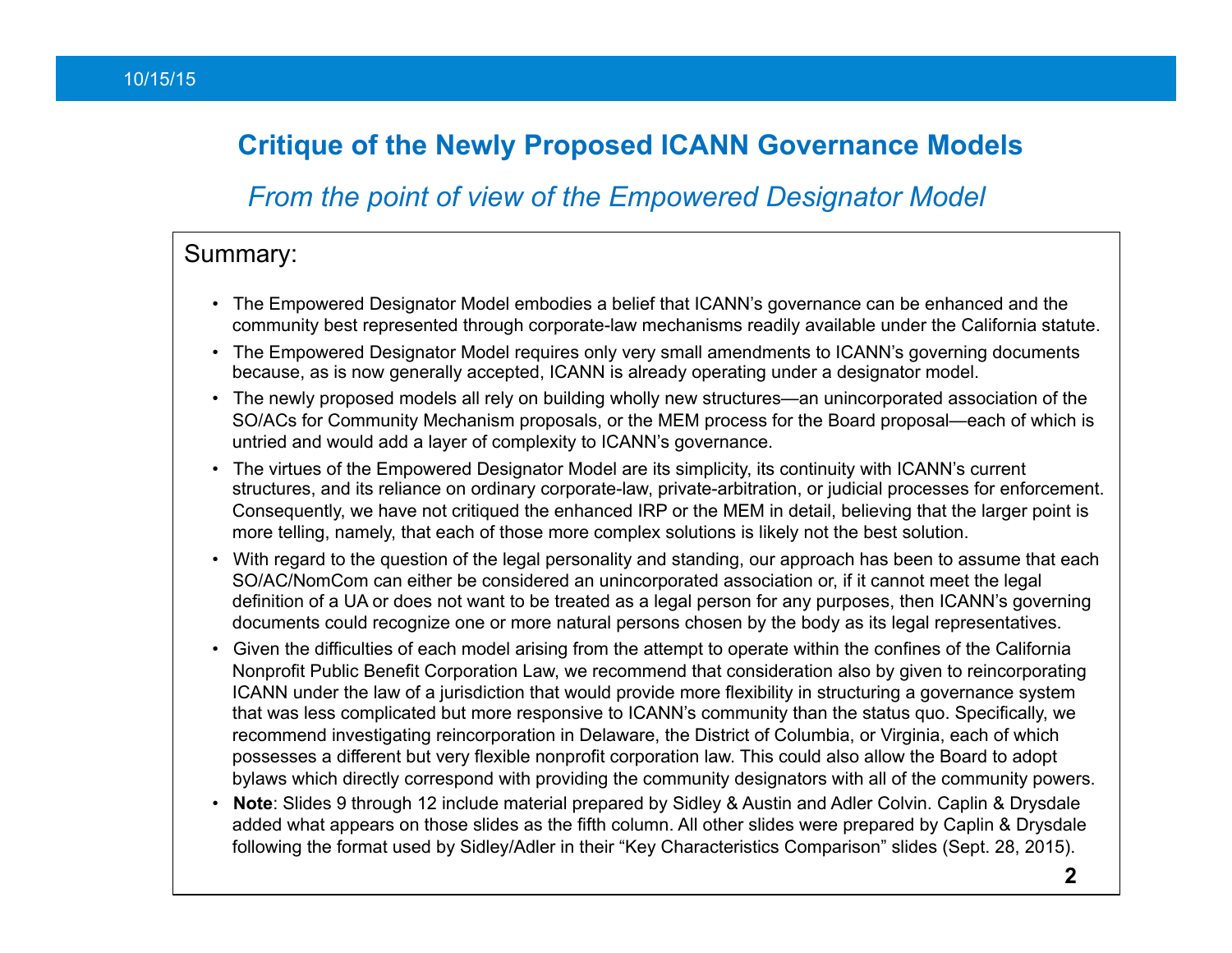| <b>Power</b>                                                                              | <b>Community Mechanism as</b><br><b>Sole Member Model</b>                                                                                                                                                                                                                                                                                                                                                                                                                                                                                                                                                                                                                                                                                                                                                                                                                 | <b>Community Mechanism as Sole</b><br><b>Designator Model</b>                                                                                                                                                                                                                                                                                                                                                                                                                                                                                                                                                                                                                                                                                                                                                                                                                                                                                                                                                                   | <b>ICANN Board Proposal</b>                                                                                                                                                                                                                                                                                                                                                                                                                                | <b>Enhanced Designator Model</b>                                                                                                                                                                                                                                                                                                                                                                                                                                                                                                                                                                                                                                                                                                                                                                           |
|-------------------------------------------------------------------------------------------|---------------------------------------------------------------------------------------------------------------------------------------------------------------------------------------------------------------------------------------------------------------------------------------------------------------------------------------------------------------------------------------------------------------------------------------------------------------------------------------------------------------------------------------------------------------------------------------------------------------------------------------------------------------------------------------------------------------------------------------------------------------------------------------------------------------------------------------------------------------------------|---------------------------------------------------------------------------------------------------------------------------------------------------------------------------------------------------------------------------------------------------------------------------------------------------------------------------------------------------------------------------------------------------------------------------------------------------------------------------------------------------------------------------------------------------------------------------------------------------------------------------------------------------------------------------------------------------------------------------------------------------------------------------------------------------------------------------------------------------------------------------------------------------------------------------------------------------------------------------------------------------------------------------------|------------------------------------------------------------------------------------------------------------------------------------------------------------------------------------------------------------------------------------------------------------------------------------------------------------------------------------------------------------------------------------------------------------------------------------------------------------|------------------------------------------------------------------------------------------------------------------------------------------------------------------------------------------------------------------------------------------------------------------------------------------------------------------------------------------------------------------------------------------------------------------------------------------------------------------------------------------------------------------------------------------------------------------------------------------------------------------------------------------------------------------------------------------------------------------------------------------------------------------------------------------------------------|
| Reconsider/<br><b>Reject ICANN</b><br><b>Budget or</b><br>Strategy/<br>Operating<br>Plans | • Strengths: Sole Member can<br>be given right to reject budget<br>or strategy/operating plan.<br>Cal. Corp. Code § 5210.<br>• Weaknesses: Community<br>rights are exercised only<br>indirectly through Sole<br>Member. Adds a layer of<br>complexity because Sole<br>Member concept requires<br>formation of new legal<br>person, i.e., an<br>unincorporated association<br>(UA). Under California law, a<br>UA is a group of two or more<br>"persons," which includes<br>only legal persons. Cal. Corp.<br>Code §§ 18035(a), 18030. So<br>question of legal personality<br>of SO/Acs is not resolved but<br>merely pushed upstream. All<br>UA's governance must be set<br>out in detail as there is no<br>default statutory law. Creation<br>of a new UA raises questions<br>of organizational<br>independence, tax status,<br>governmental filing<br>obligations, etc. | • Strengths: Sole Designator would<br>have statutory right to remove any<br>or all directors as an indirect<br>enforcement mechanism. Cal. Corp.<br>Code $\S$ 5222(f)(1).<br>• Weaknesses: Community rights are<br>exercised only indirectly through<br>Sole Designator. Sole Designator's<br>direct rights are only consultative-<br>unless enhanced designator<br>position adopted. Adds a layer of<br>complexity because Sole Designator<br>concept requires formation of new<br>legal person, i.e., an unincorporated<br>association (UA). Under California<br>law, a UA is a group of two or more<br>"persons," which includes only legal<br>persons. Cal. Corp. Code §§<br>18035(a), 18030. So question of<br>legal personality of SO/ACs is not<br>resolved but merely pushed<br>upstream. All UA's governance must<br>be set out in detail as there is no<br>default statutory law. Creation of a<br>new UA raises questions of<br>organizational independence, tax<br>status, governmental filing<br>obligations, etc. | · Strengths: Maintains current SO/<br>AC structure. If current designator<br>structure is maintained,<br>designators would have statutory<br>right to remove directors as an<br>indirect enforcement mechanism.<br>Cal. Corp. Code § 5222(f)(1).<br>• Weaknesses: Requires institution<br>of internal arbitration system<br>(MEM). MEM subject to internal<br>(board) and external (will court find<br>arbiter's decision binding on<br>board?) challenge. | • While we believe designators could<br>be given the right to reject reject<br>annual budget and strategy/<br>operating plan (per Cal. Corp. Code<br>§§ 5210, 5056(b)), this approach is<br>not supported by Sidley/Adler.<br>Thus, indirect enforcement of these<br>community powers would be<br>provided, and the Board would face<br>removal if it failed to obtain<br>community review and concurrence<br>of the budget or plans.<br>• Strengths: Simplest model to<br>implement, relies upon direct right<br>of director removal held by SO/ACs,<br>relies on and builds from existing<br>SO/AC structure, no statutory<br>requirement that designators be<br>legal persons.<br>• Weaknesses: Indirect enforcement<br>mechanism might not result in<br>Board compliance unless/until<br>demonstrated. |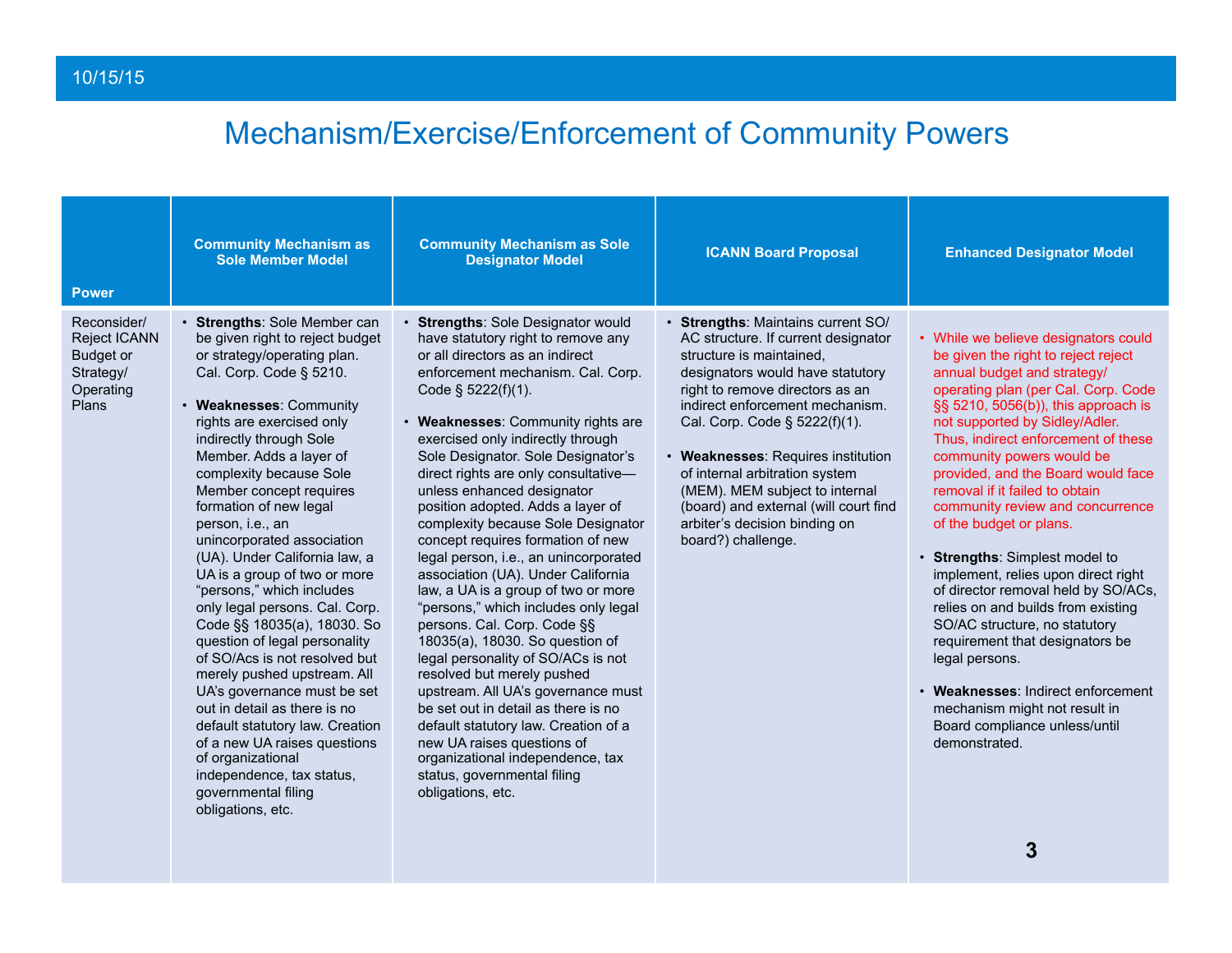| <b>Power</b>                                                                | <b>Community Mechanism as</b><br><b>Sole Member Model</b>                                                                                                                                                                                                                                                                                                                                                                                                                                                                                                                                                                                                                                                                                                                                                                                   | <b>Community Mechanism as Sole</b><br><b>Designator Model</b>                                                                                                                                                                                                                                                                                                                                                                                                                                                                                                                                                                                                                                                                                                                                                                                  | <b>ICANN Board Proposal</b>                                                                                                                                                                                                                                                                                                                                                                                                                                                                                                                                                    | <b>Enhanced Designator Model</b>                                                                                                                                                                                                                                                                                                                                                                                                                                                                                                                                                                                                                                                                                                                                         |
|-----------------------------------------------------------------------------|---------------------------------------------------------------------------------------------------------------------------------------------------------------------------------------------------------------------------------------------------------------------------------------------------------------------------------------------------------------------------------------------------------------------------------------------------------------------------------------------------------------------------------------------------------------------------------------------------------------------------------------------------------------------------------------------------------------------------------------------------------------------------------------------------------------------------------------------|------------------------------------------------------------------------------------------------------------------------------------------------------------------------------------------------------------------------------------------------------------------------------------------------------------------------------------------------------------------------------------------------------------------------------------------------------------------------------------------------------------------------------------------------------------------------------------------------------------------------------------------------------------------------------------------------------------------------------------------------------------------------------------------------------------------------------------------------|--------------------------------------------------------------------------------------------------------------------------------------------------------------------------------------------------------------------------------------------------------------------------------------------------------------------------------------------------------------------------------------------------------------------------------------------------------------------------------------------------------------------------------------------------------------------------------|--------------------------------------------------------------------------------------------------------------------------------------------------------------------------------------------------------------------------------------------------------------------------------------------------------------------------------------------------------------------------------------------------------------------------------------------------------------------------------------------------------------------------------------------------------------------------------------------------------------------------------------------------------------------------------------------------------------------------------------------------------------------------|
| Reconsider/<br>Reject<br>Changes to<br><b>ICANN</b><br>"Standard<br>Bylaws" | • Strengths: Sole Member can<br>be given right to reject Bylaws.<br>Cal. Corp. Code § 5150(b).<br>• Weaknesses: Community<br>rights are exercised only<br>indirectly through Sole<br>Member. Adds a layer of<br>complexity because Sole<br>Member concept requires<br>formation of new legal person,<br>i.e., an unincorporated<br>association (UA). Under<br>California law, a UA is a group<br>of two or more "persons,"<br>which includes only legal<br>persons. Cal. Corp. Code §§<br>18035(a), 18030. So question<br>of legal personality of SO/Acs<br>is not resolved but merely<br>pushed upstream. All UA's<br>governance must be set out in<br>detail as there is no default<br>statutory law. Creation of a<br>new UA raises questions of<br>organizational independence,<br>tax status, governmental filing<br>obligations, etc. | • Strengths: Sole Designator can<br>be given right to reject Bylaws.<br>Cal. Corp. Code § 5150(d).<br>• Weaknesses: Community rights<br>are exercised only indirectly<br>through Sole Designator. Adds a<br>layer of complexity because Sole<br>Designator concept requires<br>formation of new legal person, i.e.,<br>an unincorporated association<br>(UA). Under California law, a UA is<br>a group of two or more "persons,"<br>which includes only legal persons.<br>Cal. Corp. Code §§ 18035(a),<br>18030. So question of legal<br>personality of SO/ACs is not<br>resolved but merely pushed<br>upstream. All UA's governance<br>must be set out in detail as there is<br>no default statutory law. Creation<br>of a new UA raises questions of<br>organizational independence, tax<br>status, governmental filing<br>obligations, etc. | · Strengths: Maintains current SO/<br>AC structure. Unclear whether SO/<br>ACs get statutory empowerment of<br>specified persons under Cal. Corp.<br>Code $\S$ 5150(d). If current<br>designator structure is maintained,<br>designators would have statutory<br>right to remove directors as an<br>indirect enforcement mechanism.<br>Cal. Corp. Code § 5222(f)(1).<br>• Weaknesses: Requires institution<br>of internal arbitration system<br>(MEM). MEM subject to internal<br>(board) and external (will court find<br>arbiter's decision binding on<br>board?) challenge. | • In specific Article and Bylaws<br>provisions, Designators<br>representing 3⁄4 of voting power<br>given right to approve all Article and<br>Bylaw amendments. Cal. Corp.<br>Code $\S$ § 5132(c)(4), 5150(d).<br>• Strengths: Simplest model to<br>implement, grants direct rights to<br>SO/ACs, relies on and builds from<br>existing SO/AC structure, case law<br>suggests that rights should be<br>enforceable (assuming legal<br>personality). Includes an<br>amendment to the Articles to ensure<br>Designator rights in Bylaws cannot<br>be changed by the board by<br>amendment of Articles (as<br>authorized by Cal. Corp. Code §<br>$5132(c)(5)$ ).<br>• Weaknesses: Doesn't distinguish<br>between standard and fundamental<br>bylaws—perhaps also a strength. |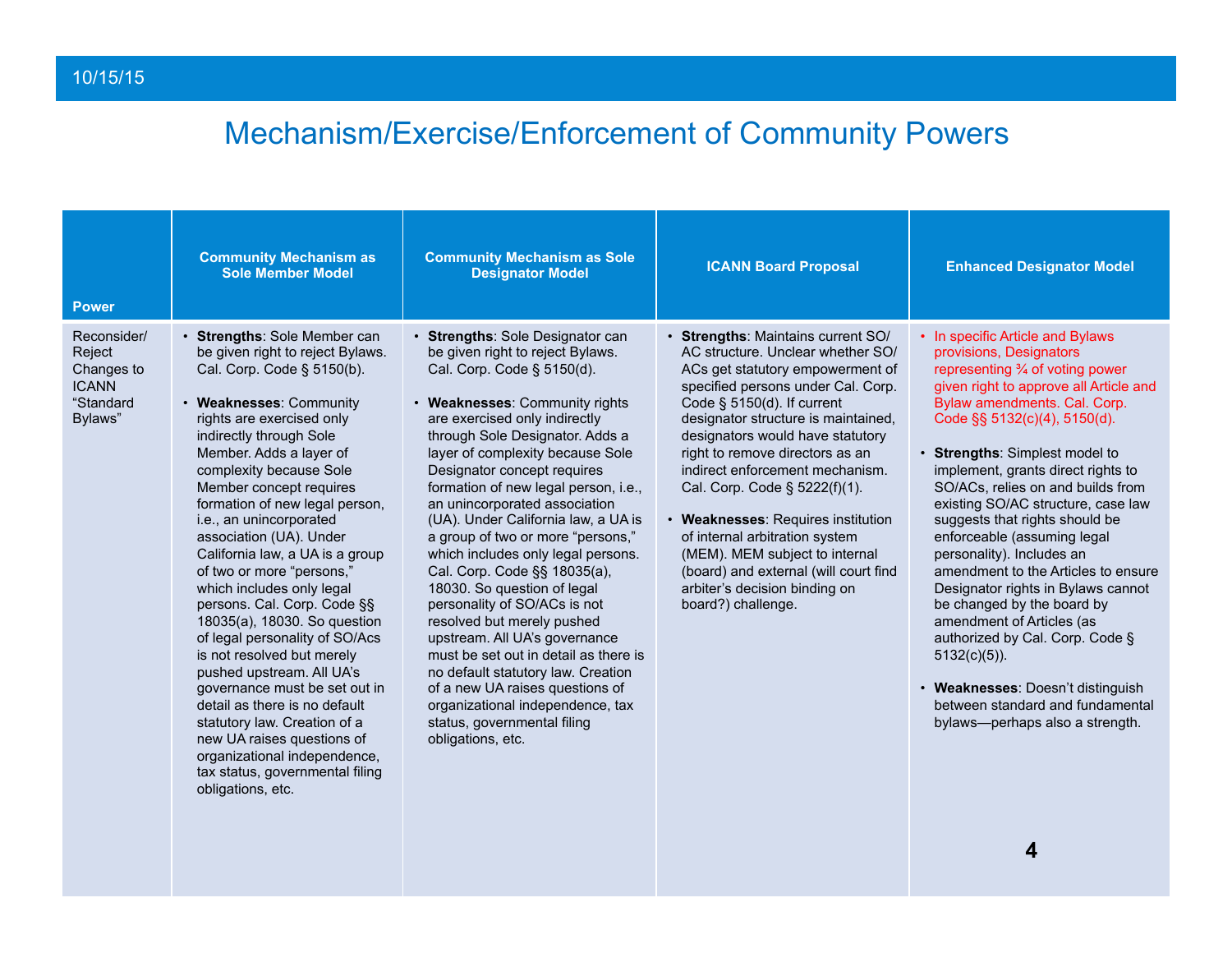| <b>Power</b>                                                                   | <b>Community Mechanism as</b><br><b>Sole Member Model</b>                                                                                                                                                                                                                                                                                                                                                                                                                                                                                                                                                                                                                                                                                                                                                                                   | <b>Community Mechanism as Sole</b><br><b>Designator Model</b>                                                                                                                                                                                                                                                                                                                                                                                                                                                                                                                                                                                                                                                                                                                                                                                  | <b>ICANN Board Proposal</b>                                                                                                                                                                                                                                                                                                                                                                                                                                                                                                                                                    | <b>Enhanced Designator Model</b>                                                                                                                                                                                                                                                                                                                                                                                                                                                                                                                                                                                                                                                                                                                                     |
|--------------------------------------------------------------------------------|---------------------------------------------------------------------------------------------------------------------------------------------------------------------------------------------------------------------------------------------------------------------------------------------------------------------------------------------------------------------------------------------------------------------------------------------------------------------------------------------------------------------------------------------------------------------------------------------------------------------------------------------------------------------------------------------------------------------------------------------------------------------------------------------------------------------------------------------|------------------------------------------------------------------------------------------------------------------------------------------------------------------------------------------------------------------------------------------------------------------------------------------------------------------------------------------------------------------------------------------------------------------------------------------------------------------------------------------------------------------------------------------------------------------------------------------------------------------------------------------------------------------------------------------------------------------------------------------------------------------------------------------------------------------------------------------------|--------------------------------------------------------------------------------------------------------------------------------------------------------------------------------------------------------------------------------------------------------------------------------------------------------------------------------------------------------------------------------------------------------------------------------------------------------------------------------------------------------------------------------------------------------------------------------|----------------------------------------------------------------------------------------------------------------------------------------------------------------------------------------------------------------------------------------------------------------------------------------------------------------------------------------------------------------------------------------------------------------------------------------------------------------------------------------------------------------------------------------------------------------------------------------------------------------------------------------------------------------------------------------------------------------------------------------------------------------------|
| Reconsider/<br>Reject<br>Changes to<br><b>ICANN</b><br>"Fundamental<br>Bylaws" | • Strengths: Sole Member can<br>be given right to reject Bylaws.<br>Cal. Corp. Code § 5150(b).<br>• Weaknesses: Community<br>rights are exercised only<br>indirectly through Sole<br>Member. Adds a layer of<br>complexity because Sole<br>Member concept requires<br>formation of new legal person,<br>i.e., an unincorporated<br>association (UA). Under<br>California law, a UA is a group<br>of two or more "persons,"<br>which includes only legal<br>persons. Cal. Corp. Code §§<br>18035(a), 18030. So question<br>of legal personality of SO/Acs<br>is not resolved but merely<br>pushed upstream. All UA's<br>governance must be set out in<br>detail as there is no default<br>statutory law. Creation of a<br>new UA raises questions of<br>organizational independence,<br>tax status, governmental filing<br>obligations, etc. | • Strengths: Sole Designator can<br>be given right to reject Bylaws.<br>Cal. Corp. Code § 5150(d).<br>• Weaknesses: Community rights<br>are exercised only indirectly<br>through Sole Designator. Adds a<br>layer of complexity because Sole<br>Designator concept requires<br>formation of new legal person, i.e.,<br>an unincorporated association<br>(UA). Under California law, a UA is<br>a group of two or more "persons,"<br>which includes only legal persons.<br>Cal. Corp. Code §§ 18035(a),<br>18030. So question of legal<br>personality of SO/ACs is not<br>resolved but merely pushed<br>upstream. All UA's governance<br>must be set out in detail as there is<br>no default statutory law. Creation<br>of a new UA raises questions of<br>organizational independence, tax<br>status, governmental filing<br>obligations, etc. | · Strengths: Maintains current SO/<br>AC structure. Unclear whether SO/<br>ACs get statutory empowerment of<br>specified persons under Cal. Corp.<br>Code $\S$ 5150(d). If current<br>designator structure is maintained,<br>designators would have statutory<br>right to remove directors as an<br>indirect enforcement mechanism.<br>Cal. Corp. Code § 5222(f)(1).<br>• Weaknesses: Requires institution<br>of internal arbitration system<br>(MEM). MEM subject to internal<br>(board) and external (will court find<br>arbiter's decision binding on<br>board?) challenge. | • In specific Article and Bylaws<br>provisions, Designators<br>representing 3⁄4 of voting power<br>given right to approve all Article and<br>Bylaw amendments. Cal. Corp.<br>Code §§ 5132(c)(4), 5150(d).<br>• Strengths: Simplest model to<br>implement, grants direct rights to<br>SO/ACs, relies on and builds from<br>existing SO/AC structure, case law<br>suggests that rights should be<br>enforceable (assuming legal<br>personality). Includes an<br>amendment to the Articles to ensure<br>Designator rights in Bylaws cannot<br>be changed by the board by<br>amendment of Articles (as<br>authorized by Cal. Corp. Code §<br>$5132(c)(5)$ ).<br>• Weaknesses: Doesn't distinguish<br>between standard and fundamental<br>bylaws—perhaps also a strength. |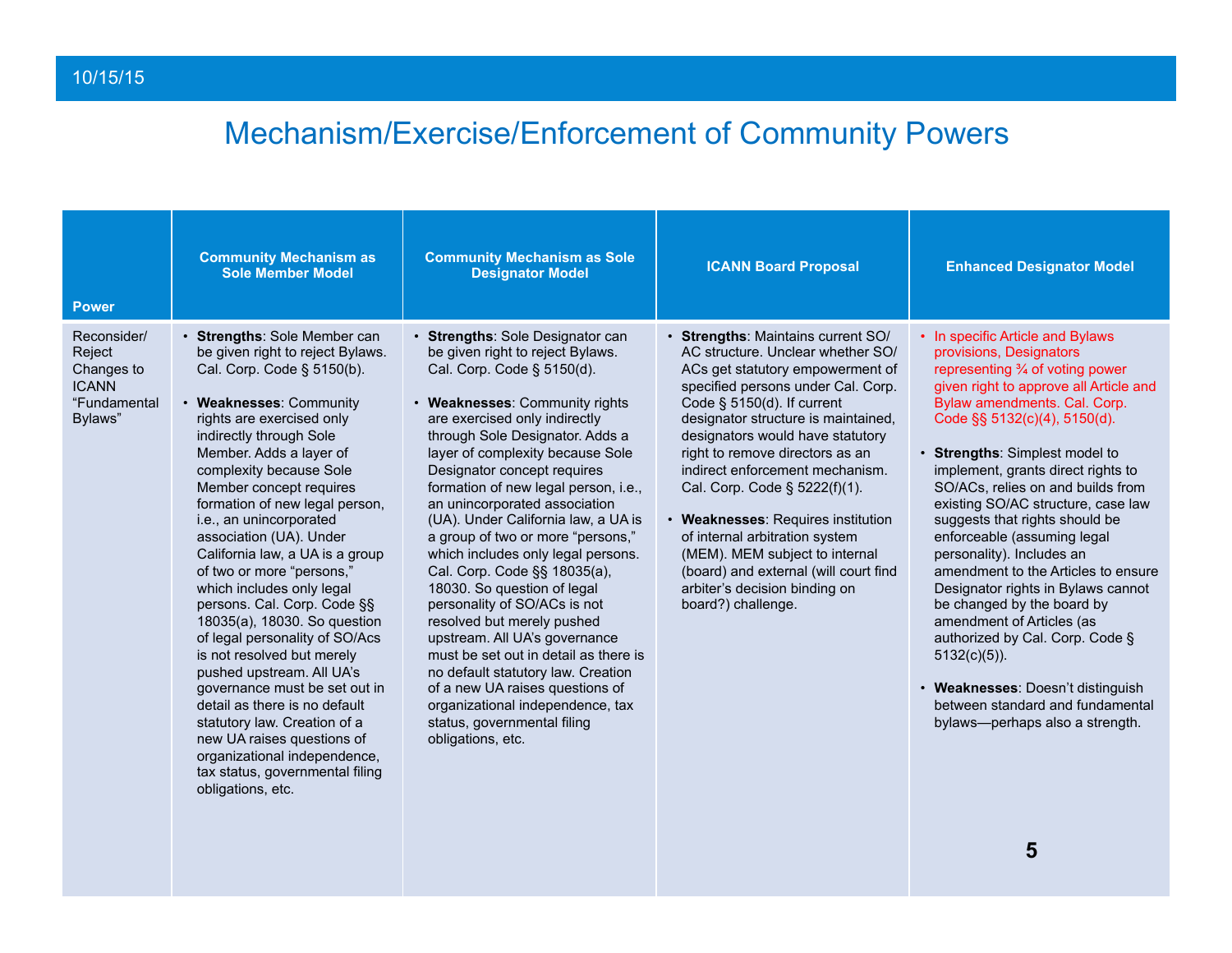| <b>Power</b>                                                            | <b>Community Mechanism as</b><br><b>Sole Member Model</b>                                                                                                                                                                                                                                                                                                                                                                                                                                                                                                                                                                                                                                                                                                                                                                                                                            | <b>Community Mechanism as Sole</b><br><b>Designator Model</b>                                                                                                                                                                                                                                                                                                                                                                                                                                                                                                                                                                                                                                                                                                                                                                                                                        | <b>ICANN Board Proposal</b>                                                                                                                                                                                                                                                        | <b>Enhanced Designator Model</b>                                                                                                                                                                                                                                                                                                                                                                                                                                                                                                                             |
|-------------------------------------------------------------------------|--------------------------------------------------------------------------------------------------------------------------------------------------------------------------------------------------------------------------------------------------------------------------------------------------------------------------------------------------------------------------------------------------------------------------------------------------------------------------------------------------------------------------------------------------------------------------------------------------------------------------------------------------------------------------------------------------------------------------------------------------------------------------------------------------------------------------------------------------------------------------------------|--------------------------------------------------------------------------------------------------------------------------------------------------------------------------------------------------------------------------------------------------------------------------------------------------------------------------------------------------------------------------------------------------------------------------------------------------------------------------------------------------------------------------------------------------------------------------------------------------------------------------------------------------------------------------------------------------------------------------------------------------------------------------------------------------------------------------------------------------------------------------------------|------------------------------------------------------------------------------------------------------------------------------------------------------------------------------------------------------------------------------------------------------------------------------------|--------------------------------------------------------------------------------------------------------------------------------------------------------------------------------------------------------------------------------------------------------------------------------------------------------------------------------------------------------------------------------------------------------------------------------------------------------------------------------------------------------------------------------------------------------------|
| Appoint and<br>Remove<br>Individual<br><b>ICANN</b><br><b>Directors</b> | • Strengths: Sole Member can<br>be given right to appoint and<br>remove individual directors.<br>Cal. Corp. Code §§ 5056(a),<br>$5222(a)(1)$ .<br>• Weaknesses: SO/AC rights<br>are exercised only indirectly<br>through Sole Member. Adds a<br>layer of complexity because<br>Sole Member concept requires<br>formation of new legal person,<br>i.e., an unincorporated<br>association (UA). Under<br>California law, a UA is a group<br>of two or more "persons,"<br>which includes only legal<br>persons. Cal. Corp. Code §§<br>18035(a), 18030. So question<br>of legal personality of SO/Acs<br>is not resolved but merely<br>pushed upstream. All UA's<br>governance must be set out in<br>detail as there is no default<br>statutory law. Creation of a<br>new UA raises questions of<br>organizational independence,<br>tax status, governmental filing<br>obligations, etc. | • Strengths: Sole Designator can be<br>given right to appoint and remove<br>individual directors. Cal. Corp.<br>Code §§ 5520(d), 5222(f)(1).<br>• Weaknesses: SO/AC rights are<br>exercised only indirectly through<br>Sole Designator. Adds a layer of<br>complexity because Sole<br>Designator concept requires<br>formation of new legal person, i.e.,<br>an unincorporated association<br>(UA). Under California law, a UA is<br>a group of two or more "persons,"<br>which includes only legal persons.<br>Cal. Corp. Code §§ 18035(a),<br>18030. So question of legal<br>personality of SO/ACs is not<br>resolved but merely pushed<br>upstream. All UA's governance<br>must be set out in detail as there is<br>no default statutory law. Creation of<br>a new UA raises questions of<br>organizational independence, tax<br>status, governmental filing<br>obligations, etc. | • Strengths: Presumably maintains<br>current SO/AC structure and<br>appointment rights.<br>• Weaknesses: Individual<br>Designators give up statutory right<br>of removal. Removal depends<br>upon enforceability of petition<br>process and pre-service letters of<br>resignation. | • In specific Bylaws provisions,<br>Designators given right to appoint<br>and remove certain directors. Cal.<br>Corp. Code §§ 5520(d), 5222(f)(1).<br>• Strengths: Reiterates and clarifies<br>the status quo, confirms direct rights<br>of SO/ACs to appoint and remove<br>directors, no statutory requirement<br>that designators be legal persons,<br>case law suggests that rights should<br>be enforceable (assuming legal<br>personality).<br>• Weaknesses: No mechanism to<br>remove entire board absent<br>unanimity among designators-see<br>below. |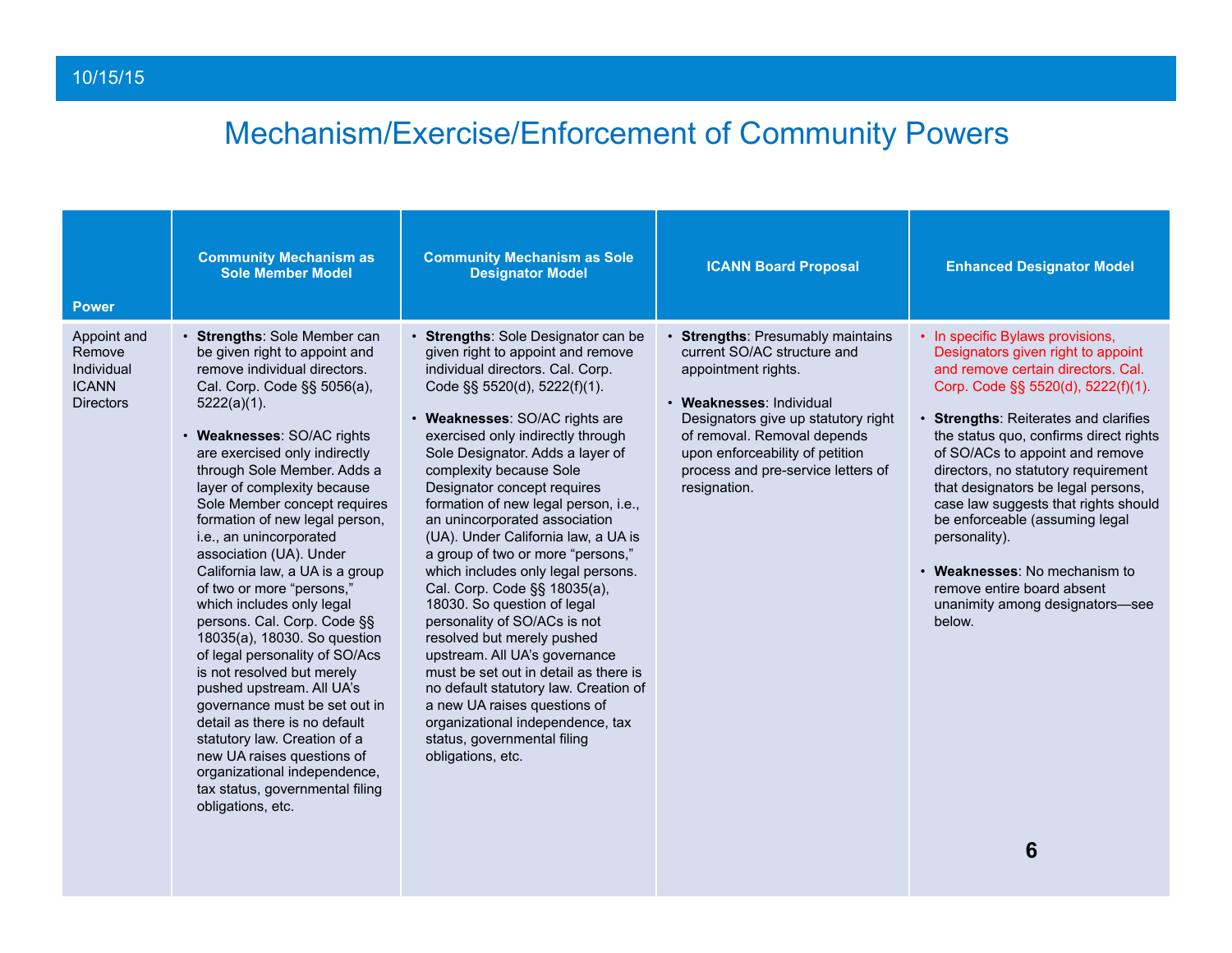| <b>Power</b>                                               | <b>Community Mechanism as Sole</b><br><b>Member Model</b>                                                                                                                                                                                                                                                                                                                                                                                                                                                                                                                                                                                                                                                                                                                                                                                                                                                                                                                                                                                      | <b>Community Mechanism as Sole</b><br><b>Designator Model</b>                                                                                                                                                                                                                                                                                                                                                                                                                                                                                                                                                                                                                                                                                                                                                                                                  | <b>ICANN Board Proposal</b>                                                                                                                                                                                                                                                            | <b>Enhanced Designator Model</b>                                                                                                                                                                                                                                                                                                                                                                                                                                                                  |
|------------------------------------------------------------|------------------------------------------------------------------------------------------------------------------------------------------------------------------------------------------------------------------------------------------------------------------------------------------------------------------------------------------------------------------------------------------------------------------------------------------------------------------------------------------------------------------------------------------------------------------------------------------------------------------------------------------------------------------------------------------------------------------------------------------------------------------------------------------------------------------------------------------------------------------------------------------------------------------------------------------------------------------------------------------------------------------------------------------------|----------------------------------------------------------------------------------------------------------------------------------------------------------------------------------------------------------------------------------------------------------------------------------------------------------------------------------------------------------------------------------------------------------------------------------------------------------------------------------------------------------------------------------------------------------------------------------------------------------------------------------------------------------------------------------------------------------------------------------------------------------------------------------------------------------------------------------------------------------------|----------------------------------------------------------------------------------------------------------------------------------------------------------------------------------------------------------------------------------------------------------------------------------------|---------------------------------------------------------------------------------------------------------------------------------------------------------------------------------------------------------------------------------------------------------------------------------------------------------------------------------------------------------------------------------------------------------------------------------------------------------------------------------------------------|
| <b>Recall Entire</b><br><b>ICANN Board</b><br>of Directors | • Strengths: Sole Member can be<br>given right to remove entire board.<br>Cal. Corp. Code §§ 5056(a),<br>5222(a)(1). Addresses desire to<br>have a higher threshold for board<br>recall than the statutory ceiling of a<br>majority of all members. Cal. Corp.<br>Code § 5151(e) (citing § 5222(a)<br>$(1)$ ).<br>• Weaknesses: SO/AC rights are<br>exercised only indirectly through<br>Sole Member. Adds a layer of<br>complexity because Sole Member<br>concept requires formation of new<br>legal person, i.e., an<br>unincorporated association (UA).<br>Under California law, a UA is a<br>group of two or more "persons,"<br>which includes only legal persons.<br>Cal. Corp. Code §§ 18035(a),<br>18030. So question of legal<br>personality of SO/Acs is not<br>resolved but merely pushed<br>upstream. All UA's governance<br>must be set out in detail as there is<br>no default statutory law. Creation<br>of a new UA raises questions of<br>organizational independence, tax<br>status, governmental filing<br>obligations, etc. | • Strengths: Sole Designator can be<br>given right to remove entire board.<br>Cal. Corp. Code §§ 5520(d), 5222(f)<br>(1).<br>• Weaknesses: SO/AC rights are<br>exercised only indirectly through<br>Sole Designator. Adds a layer of<br>complexity because Sole Designator<br>concept requires formation of new<br>legal person, i.e., an unincorporated<br>association (UA). Under California<br>law, a UA is a group of two or more<br>"persons," which includes only legal<br>persons. Cal. Corp. Code §§<br>18035(a), 18030. So question of<br>legal personality of SO/ACs is not<br>resolved but merely pushed<br>upstream. All UA's governance must<br>be set out in detail as there is no<br>default statutory law. Creation of a<br>new UA raises questions of<br>organizational independence, tax<br>status, governmental filing<br>obligations, etc. | • Strengths: Presumably<br>maintains current SO/AC<br>structure and appointment<br>rights.<br>• Weaknesses: Individual<br>Designators give up statutory<br>right of removal. Removal<br>depends upon enforceability of<br>petition process and pre-<br>service letters of resignation. | • No mechanism to recall entire<br>board is contemplated. Removal<br>of all or most of the directors is<br>left to SO/ACs on the theory that<br>a complaint that would have been<br>sufficient to warrant the recall of<br>the entire board will result in<br>individual removals sufficient to<br>address the complaint.<br>• Strengths: Relies on judgment of<br>individual SO/ACs.<br>• Weaknesses: No true<br>mechanism to remove entire<br>board absent unanimity among<br>designators.<br>7 |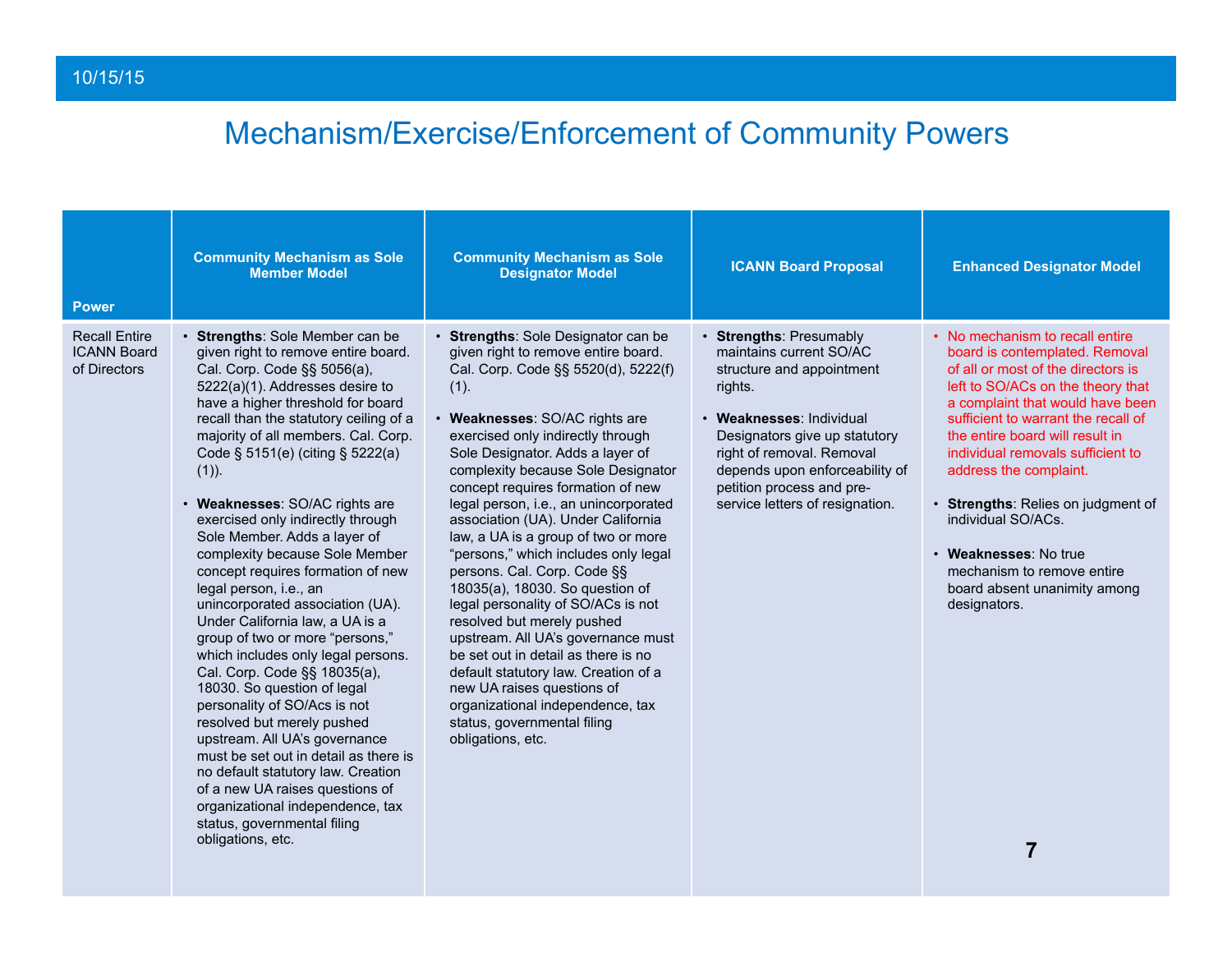| Reconsider/                                                                                                                                                    | · Strengths: Sole Member can<br>be given right to reject IANA<br>function decisions. Cal. Corp.                                                                                                                                                                                                                                                                                                                                                                                                                                                                                                                                                                                                                                                              | • Strengths: Sole Designator would<br>have statutory right to remove any                                                                                                                                                                                                                                                                                                                                                                                                                                                                                                                                                                                                                                                                                                                                                                                                                                                                         | · Strengths: Maintains current SO/                                                                                                                                                                                                                                                                                                                                                                                   |                                                                                                                                                                                                                                                                                                                                                                                                                                                                                                                                                                                                                                                                                                                                                                                                             |
|----------------------------------------------------------------------------------------------------------------------------------------------------------------|--------------------------------------------------------------------------------------------------------------------------------------------------------------------------------------------------------------------------------------------------------------------------------------------------------------------------------------------------------------------------------------------------------------------------------------------------------------------------------------------------------------------------------------------------------------------------------------------------------------------------------------------------------------------------------------------------------------------------------------------------------------|--------------------------------------------------------------------------------------------------------------------------------------------------------------------------------------------------------------------------------------------------------------------------------------------------------------------------------------------------------------------------------------------------------------------------------------------------------------------------------------------------------------------------------------------------------------------------------------------------------------------------------------------------------------------------------------------------------------------------------------------------------------------------------------------------------------------------------------------------------------------------------------------------------------------------------------------------|----------------------------------------------------------------------------------------------------------------------------------------------------------------------------------------------------------------------------------------------------------------------------------------------------------------------------------------------------------------------------------------------------------------------|-------------------------------------------------------------------------------------------------------------------------------------------------------------------------------------------------------------------------------------------------------------------------------------------------------------------------------------------------------------------------------------------------------------------------------------------------------------------------------------------------------------------------------------------------------------------------------------------------------------------------------------------------------------------------------------------------------------------------------------------------------------------------------------------------------------|
| <b>Reject Board</b><br><b>Decisions</b><br>Relating to<br>Reviews of<br>the IANA<br>Functions,<br>Including<br>Ability to<br>Trigger a<br>Separation of<br>PTI | Code § 5210.<br>• Weaknesses: Community<br>rights are exercised only<br>indirectly through Sole<br>Member. Adds a layer of<br>complexity because Sole<br>Member concept requires<br>formation of new legal<br>person, i.e., an<br>unincorporated association<br>(UA). Under California law, a<br>UA is a group of two or more<br>"persons," which includes<br>only legal persons. Cal. Corp.<br>Code §§ 18035(a), 18030. So<br>question of legal personality<br>of SO/Acs is not resolved but<br>merely pushed upstream. All<br>UA's governance must be set<br>out in detail as there is no<br>default statutory law. Creation<br>of a new UA raises questions<br>of organizational<br>independence, tax status,<br>governmental filing<br>obligations, etc. | or all directors as an indirect<br>enforcement mechanism. Cal. Corp.<br>Code § 5222(f)(1).<br>• Weaknesses: Community rights are<br>exercised only indirectly through<br>Sole Designator. Sole Designator's<br>direct rights are only consultative-<br>unless enhanced designator<br>position adopted. Adds a layer of<br>complexity because Sole Designator<br>concept requires formation of new<br>legal person, i.e., an unincorporated<br>association (UA). Under California<br>law, a UA is a group of two or more<br>"persons," which includes only legal<br>persons. Cal. Corp. Code §§<br>18035(a), 18030. So question of<br>legal personality of SO/ACs is not<br>resolved but merely pushed<br>upstream. All UA's governance must<br>be set out in detail as there is no<br>default statutory law. Creation of a<br>new UA raises questions of<br>organizational independence, tax<br>status, governmental filing<br>obligations, etc. | AC structure. If current designator<br>structure is maintained,<br>designators would have statutory<br>right to remove directors as an<br>indirect enforcement mechanism.<br>Cal. Corp. Code § 5222(f)(1).<br>• Weaknesses: Requires institution<br>of internal arbitration system<br>(MEM). MEM subject to internal<br>(board) and external (will court find<br>arbiter's decision binding on<br>board?) challenge. | • While we believe designators could<br>be given the right to reject reject<br>annual budget and strategy/<br>operating plan (per Cal. Corp. Code<br>§§ 5210, 5056(b)), this approach is<br>not supported by Sidley/Adler.<br>Thus, indirect enforcement of these<br>community powers would be<br>provided, and the Board would face<br>removal if it failed to obtain<br>community review and concurrence<br>of these decisions.<br>• Strengths: Simplest model to<br>implement, relies upon direct right<br>of director removal held by SO/ACs,<br>relies on and builds from existing<br>SO/AC structure, no statutory<br>requirement that designators be<br>legal persons.<br>• Weaknesses: Indirect enforcement<br>mechanism might not result in<br>Board compliance unless/until<br>demonstrated.<br>8 |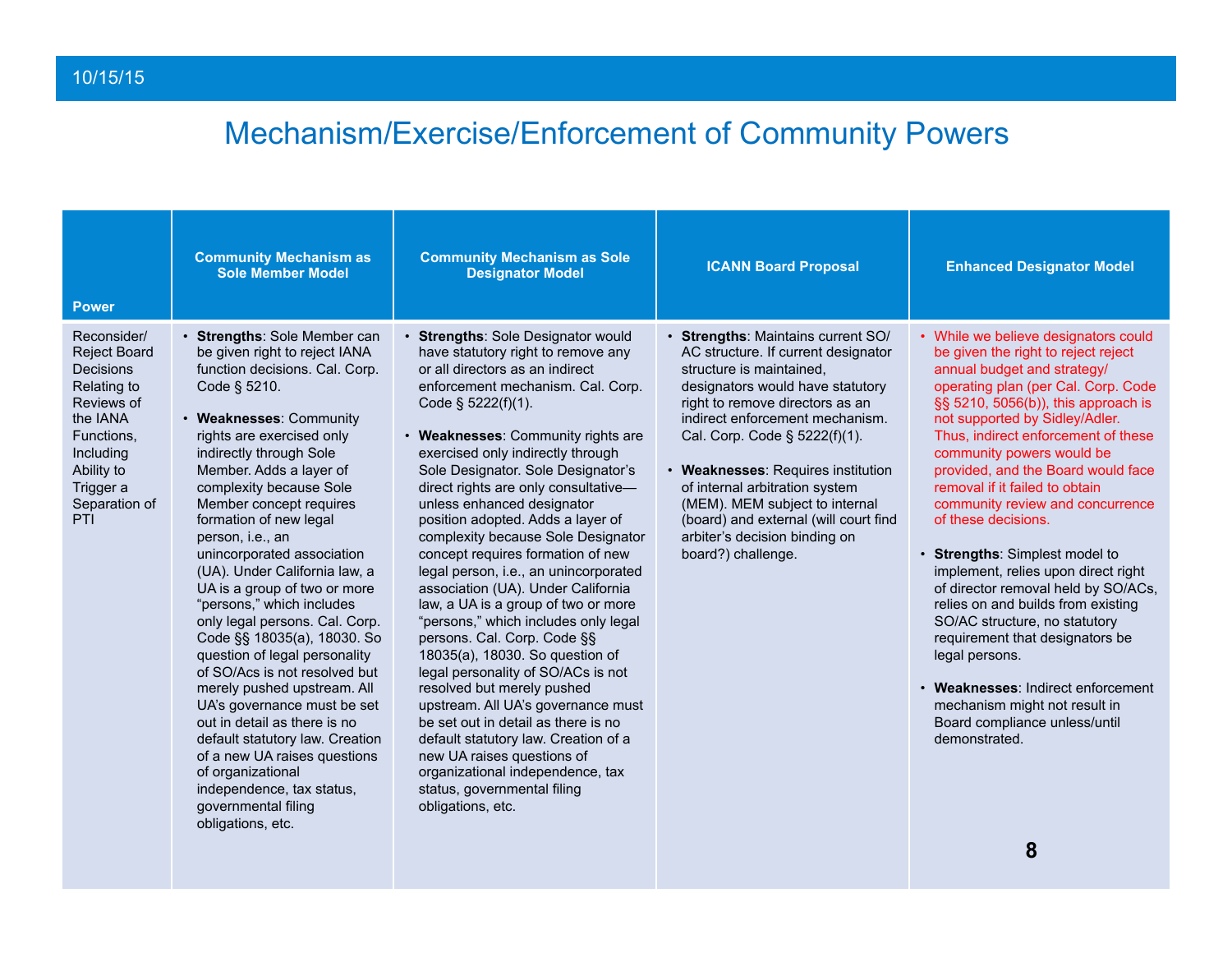#### 10/15/15

### Key Characteristics Summary Comparison: CMSM, CMSD, Board Proposal, *& Empowered Designators*

| <b>Key</b><br><b>Characteristic</b> | <b>Community Mechanism as</b><br><b>Sole Member Model</b>                                                                                                                      | <b>Community Mechanism as Sole Designator</b><br><b>Model</b>                                                                                                                                                                                                                                                                                                                                                                   | <b>ICANN Board Proposal</b>                                                                                                                                                                                          | <b>Enhanced Designator Model</b>                                                                                                                                                                                                                                                                                                     |
|-------------------------------------|--------------------------------------------------------------------------------------------------------------------------------------------------------------------------------|---------------------------------------------------------------------------------------------------------------------------------------------------------------------------------------------------------------------------------------------------------------------------------------------------------------------------------------------------------------------------------------------------------------------------------|----------------------------------------------------------------------------------------------------------------------------------------------------------------------------------------------------------------------|--------------------------------------------------------------------------------------------------------------------------------------------------------------------------------------------------------------------------------------------------------------------------------------------------------------------------------------|
| Statutory<br>powers                 | Broad statutory rights for<br>Sole Member, but limited by<br>institution of high voting<br>thresholds for their exercise.                                                      | Since Sole Designator has the right under Bylaws<br>to designate directors, Sole Designator also has<br>the statutory right to remove these directors at<br>any time. Also, designated directors cannot be<br>removed without cause unless Sole Designator<br>consents. Statute permits Articles and Bylaws to<br>give Sole Designator the right to veto<br>amendments. No other rights are given to<br>designators by statute. | None. SO/AC rights limited<br>to those stated in governing<br>documents.                                                                                                                                             | Designators have powers of<br>appointment under the Bylaws.<br>Designators have statutory rights of<br>removal. Designators have approval<br>power as specified persons in Articles<br>and Bylaws over governing documents<br>Designators have indirect approval<br>powers over budget, plan, and IANA<br>function under the Bylaws. |
| Legal<br>Personhood                 | Sole Member is an<br>unincorporated association<br>and legal person per ICANN<br>bylaw provisions, SO/AC<br>participants in Sole Member<br>do not need to be legal<br>persons. | Sole Designator is an unincorporated association<br>and legal person per ICANN bylaw provisions,<br>SO/AC participants in Sole Designator do not<br>need to be legal persons.                                                                                                                                                                                                                                                   | SO/ACs that seek direct,<br>legal enforceability of their<br>rights would need to be legal<br>persons; MEM Issue Group<br>for enforcement could be<br>organized as legal person<br>(depending on<br>implementation). | Designators should be legal persons as<br>unincorporated associations or act<br>through natural-person representatives,<br>to the extent that they seek legal<br>recourse regarding appointment and<br>bylaw powers.                                                                                                                 |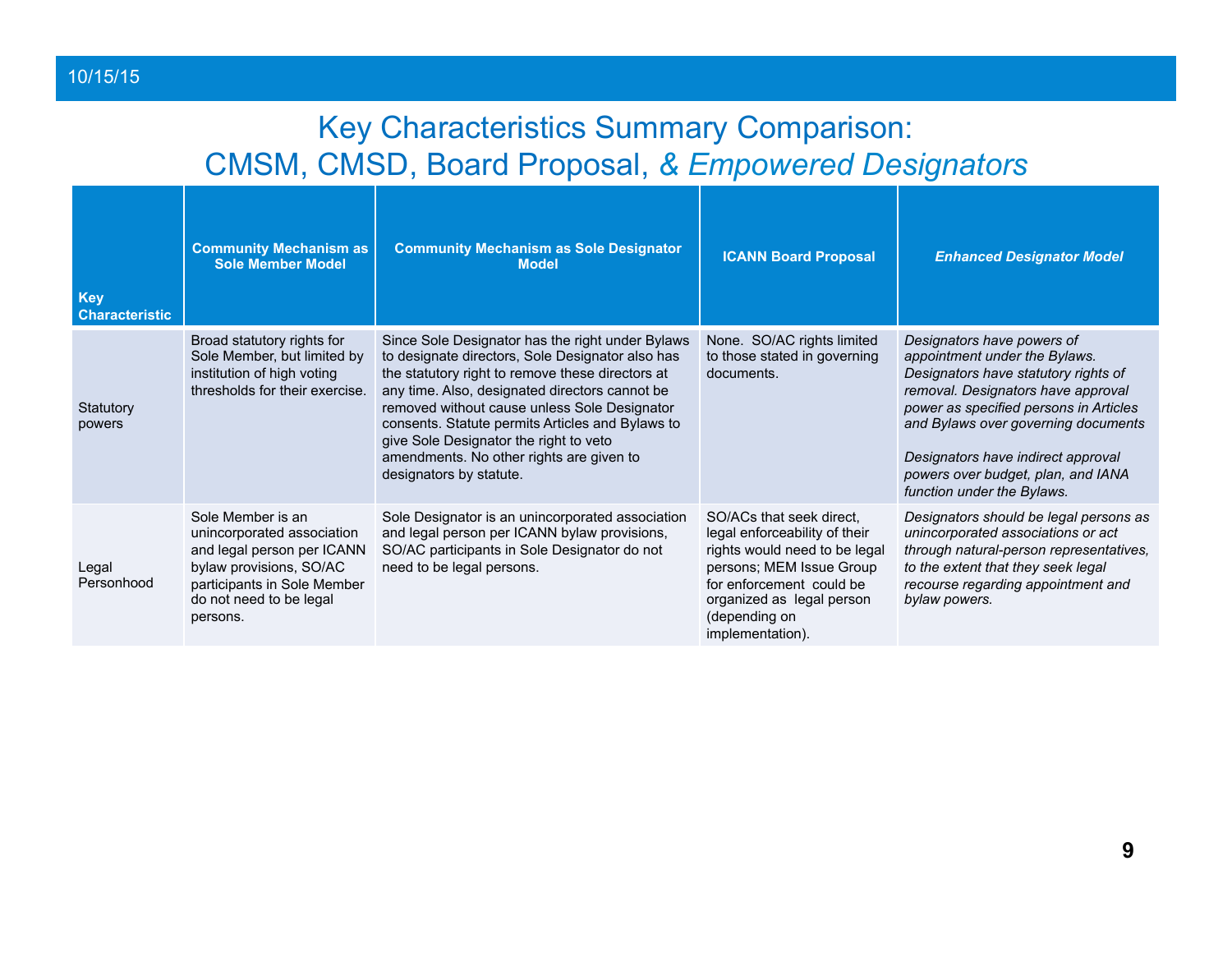### Key Characteristics Summary Comparison: CMSM, CMSD, Board Proposal, & *Empowered Designators (cont'd)*

10/15/15

| <b>Key</b><br><b>Characteristic</b>                                                                         | <b>Community Mechanism as</b><br><b>Sole Member Model</b>                                                                                                                                                                                                                                                                                                                                                                                                                                                                                                                       | <b>Community Mechanism as Sole Designator</b><br><b>Model</b>                                                                                                                                                                                                                                                                                                                                                                                                                                                                                                                                                                 | <b>ICANN Board Proposal</b>                                                                                                                                                                                                                                                                                                                                                                                                                                                                                                                                                                                                                                                                                                                   | <b>Enhanced Designator Model</b>                                                                                                                                                                                                                                                           |
|-------------------------------------------------------------------------------------------------------------|---------------------------------------------------------------------------------------------------------------------------------------------------------------------------------------------------------------------------------------------------------------------------------------------------------------------------------------------------------------------------------------------------------------------------------------------------------------------------------------------------------------------------------------------------------------------------------|-------------------------------------------------------------------------------------------------------------------------------------------------------------------------------------------------------------------------------------------------------------------------------------------------------------------------------------------------------------------------------------------------------------------------------------------------------------------------------------------------------------------------------------------------------------------------------------------------------------------------------|-----------------------------------------------------------------------------------------------------------------------------------------------------------------------------------------------------------------------------------------------------------------------------------------------------------------------------------------------------------------------------------------------------------------------------------------------------------------------------------------------------------------------------------------------------------------------------------------------------------------------------------------------------------------------------------------------------------------------------------------------|--------------------------------------------------------------------------------------------------------------------------------------------------------------------------------------------------------------------------------------------------------------------------------------------|
| Enforceability of<br>community<br>powers;<br>susceptibility to<br>lawsuits<br>regarding<br>Internal affairs | Sole Member can invoke IRP.<br>agrees to be bound by<br>internal IRP process. Each<br>SO/AC can invoke IRP. Sole<br>Member would have legal<br>capacity and standing to<br>enforce IRP results in court.<br>No single SO/AC has<br>standing to bring derivative<br>suits against fiduciaries.<br>Sole Member would have<br>clear rights to enforce results<br>in California court and most<br>other international courts.<br>Participants in Sole Member<br>unincorporated association<br>would enforce their rights,<br>even if not legal persons,<br>through the Sole Member. | Sole Designator can invoke IRP, agrees to be<br>bound by internal IRP process. Each SO/AC can<br>invoke IRP. Sole Designator would have legal<br>capacity and standing to enforce IRP results in<br>court.<br>Neither the Sole Designator nor any individual<br>SO/AC has standing to bring derivative suits<br>against fiduciaries.<br>Sole Designator would have clear rights to<br>enforce results in California court and most other<br>international courts. Participants in the Sole<br>Designator unincorporated association would<br>enforce their rights, even if not legal persons,<br>through the Sole Designator. | SO/AC can petition to invoke<br>MEM Arbitration; upon reaching a<br>certain threshold of SO/AC<br>support a MEM Issue Group<br>would be formed which<br>(depending upon implementation)<br>could have standing under<br>Bylaws and legal capacity to<br>initiate and enforce arbitration.<br>Scope of permissible MEM<br>arbitration (Fundamental Bylaw<br>violation v. "new community<br>power violation") unclear. SO/<br>ACs may bring actions in CA<br>courts seeking enforcement of<br>MEM award, although this may<br>require legal personhood.<br>No single SO/AC has standing to<br>bring derivative suits against<br>fiduciaries. The MEM Issue<br>Group, as a separate<br>unincorporated association.<br>would be part of each MEM. | Designators have standing to sue<br>or arbitrate to enforce their<br>appointment and removal rights<br>over the directors and their<br>approval rights over the<br>governing documents.<br>Would use removal powers to<br>enforce approval rights over<br>budget, plan, and IANA function. |

Directors and officers can bring derivative suits; directors can sue to determine incumbency.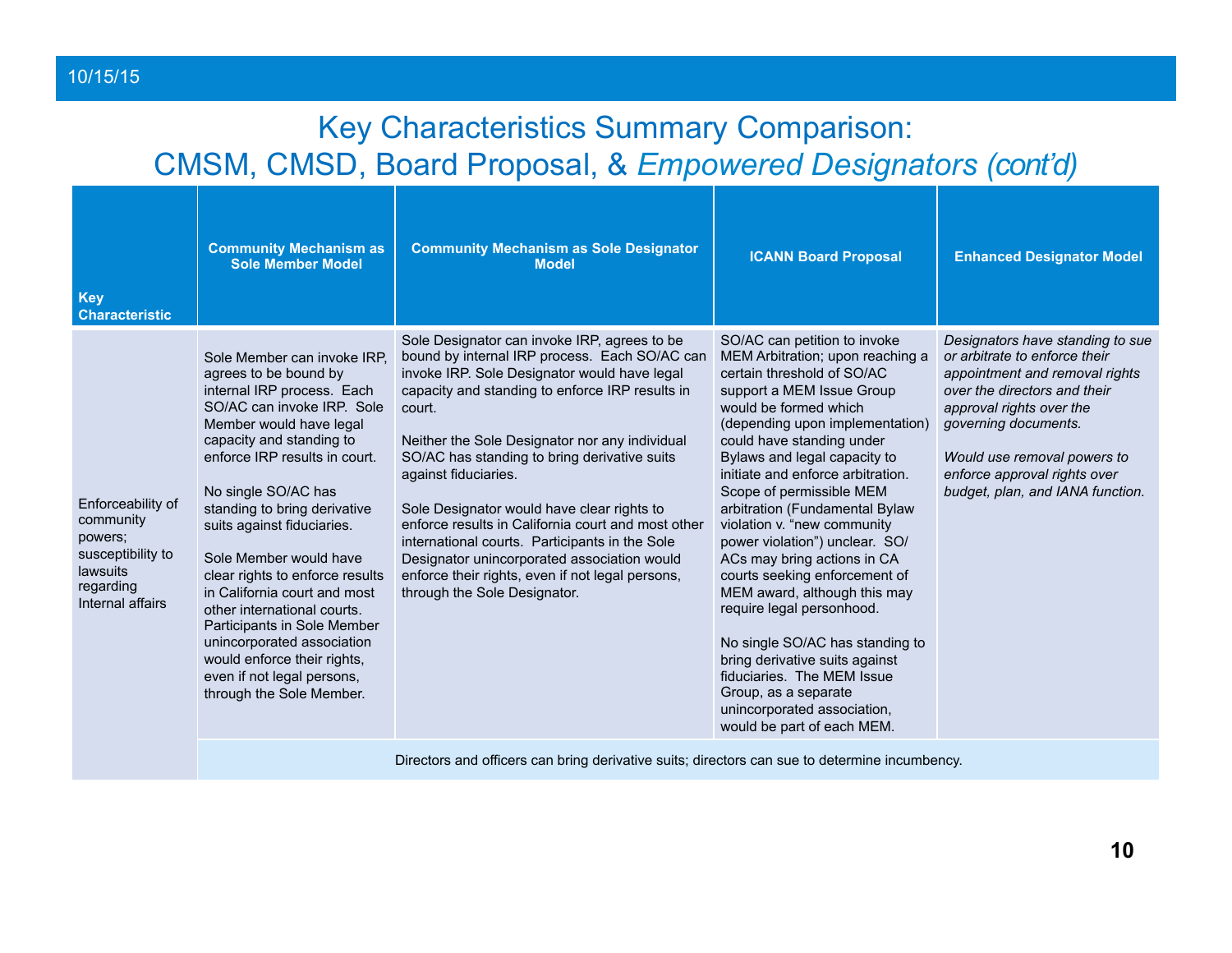#### 10/15/15

#### Key Characteristics Summary Comparison: CMSM, CMSD, Board Proposal, & *Empowered Designators (cont'd)*

| <b>Key</b><br><b>Characteristic</b>                          | <b>Community Mechanism as</b><br><b>Sole Member Model</b>                                                                                                                                                                          | <b>Community Mechanism as Sole</b><br><b>Designator Model</b>                                                                                                                                                                              | <b>ICANN Board Proposal</b>                                                                                                                                                                                                                                                                                                                                                                                                                                                                                                                                                                                                             | <b>Empowered Designators Model</b>                                                                                                                                                                                                                                                                      |
|--------------------------------------------------------------|------------------------------------------------------------------------------------------------------------------------------------------------------------------------------------------------------------------------------------|--------------------------------------------------------------------------------------------------------------------------------------------------------------------------------------------------------------------------------------------|-----------------------------------------------------------------------------------------------------------------------------------------------------------------------------------------------------------------------------------------------------------------------------------------------------------------------------------------------------------------------------------------------------------------------------------------------------------------------------------------------------------------------------------------------------------------------------------------------------------------------------------------|---------------------------------------------------------------------------------------------------------------------------------------------------------------------------------------------------------------------------------------------------------------------------------------------------------|
| Enforcement<br>uncertainties                                 | Sole Member will have<br>ability to enforce its powers.<br>Enforceability of rights of<br>participants in Sole Member<br>unincorporated association<br>is unclear, especially where<br>some participants are not<br>legal persons. | Sole Designator will have ability to<br>enforce its powers. Enforceability of<br>rights of participants in Sole<br>Designator unincorporated<br>association is unclear, especially<br>where some participants are not<br>legal persons.    | SO/AC power limited by law, including<br>fiduciary duties, which could result in specific<br>Bylaws provisions being invalidated rather<br>than enforced by a court.<br>Lack of clarity (similar to status quo)<br>regarding whether SO/ACs are designators<br>with rights inherent under CA law (e.g.,<br>individual director removal powers).<br>MEM process would result in a decision that<br>could be enforced by the MEM Issue Group<br>(depending upon implementation) in<br>California state court.<br>Scope of Board ability to subject exercise of<br>fiduciary duties to review by SOs/ACs or<br>arbitral process uncertain. | Designators will have the ability to<br>enforce their appointment and removal<br>powers and (assuming legal<br>personality) their approval powers over<br>the Articles and Bylaws.<br>Designators should have indirect<br>ability to enforce approval powers over<br>budget, plans, and IANA functions. |
| <b>ICANN</b><br>capture by<br>single<br>stakeholder<br>group | Likelihood: Very low<br>likelihood of capture of Sole<br>Member by single<br>stakeholder group; Board<br>controls ICANN in absence<br>of Sole Member action on<br>community powers.                                                | Likelihood: Very low likelihood of<br>capture of Sole Designator by<br>single stakeholder group; Board<br>controls ICANN in absence of Sole<br>Designator action on its community<br>powers, which are more limited<br>than in CMSM model. | Likelihood: Very low likelihood of capture of<br>MEM process by single stakeholder group;<br>Board controls ICANN in absence of<br>enforceable MEM arbitration decision on<br>Fundamental Bylaws.                                                                                                                                                                                                                                                                                                                                                                                                                                       | Likelihood: Extremely low likelihood<br>of capture by single stakeholder group;<br>would require capture of a majority of<br>Designators, which are all<br>independent.                                                                                                                                 |
|                                                              | <b>Consequences: If Sole</b><br>Member is captured, full<br>power of member held by<br>single stakeholder group.                                                                                                                   | <b>Consequences: If Sole</b><br>Designator is captured,<br>Designator's specified powers<br>under Articles/Bylaws held by<br>single stakeholder group.                                                                                     | Consequences: If MEM process captured,<br>MEM process may be invoked by single<br>stakeholder; possible excessive arbitration.                                                                                                                                                                                                                                                                                                                                                                                                                                                                                                          | <b>Consequences:</b> In the unlikely event<br>a majority of Designators are captured<br>by single stakeholder group, full power<br>of Designators held by single<br>stakeholder group.<br>11                                                                                                            |